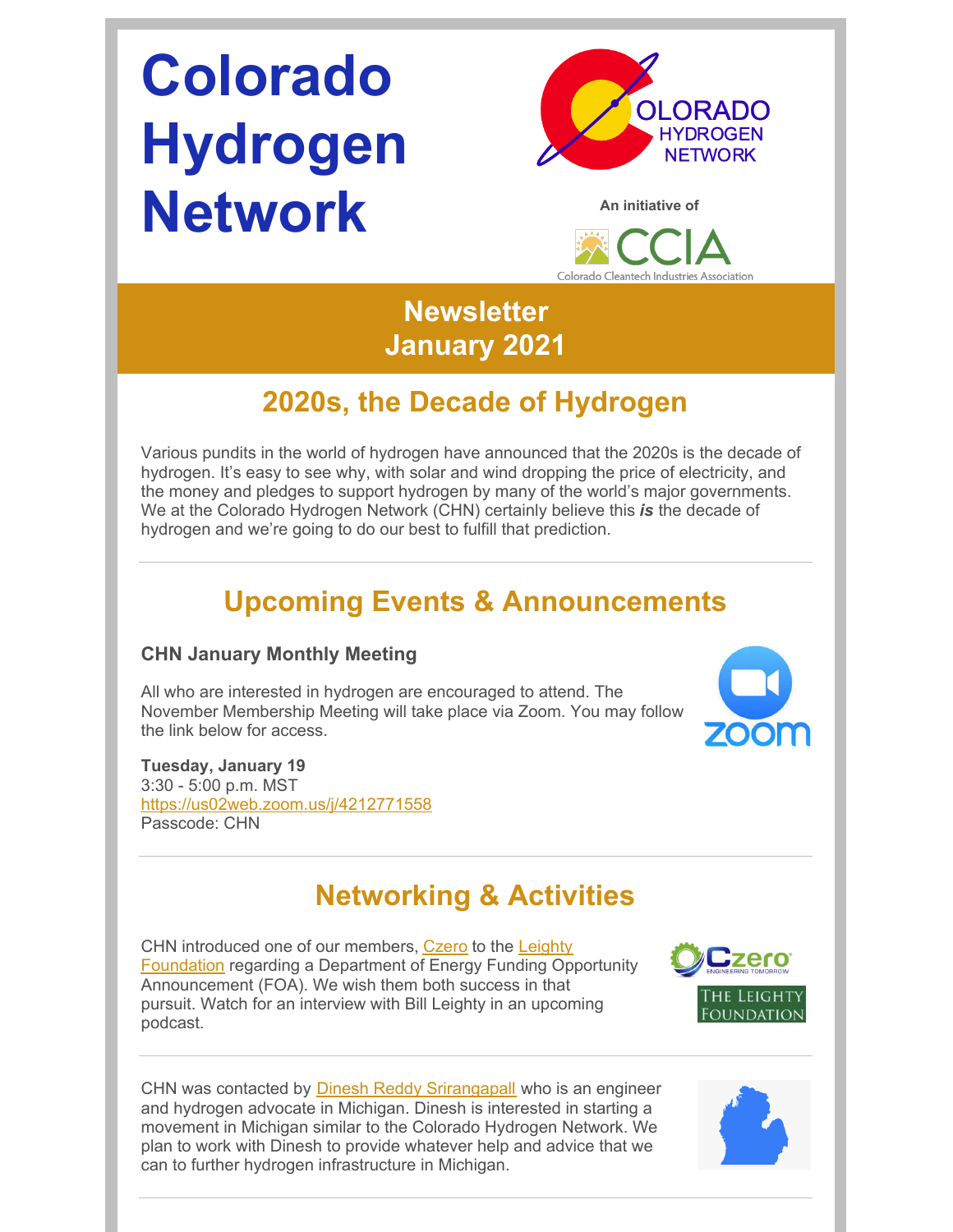

Please help us promote the show by subscribing and giving us a rating in one of these podcast apps:

Apple [Podcasts](https://podcasts.apple.com/us/podcast/hydrogennowcast/id1515826648) | [Stitcher](https://www.stitcher.com/s?fid=540617&refid=stpr) | [Spotify](https://open.spotify.com/show/0XkWjfWalLRK7Cd59w6vmU) | Google [Podcasts](https://podcasts.google.com/?feed=aHR0cHM6Ly9mZWVkcy5idXp6c3Byb3V0LmNvbS8xMTE3OTAxLnJzcw) | [iHeart](https://www.iheart.com/podcast/269-hydrogennowcast-65253432/) Radio | [Amazon](https://music.amazon.com/podcasts/2cb94f7c-0b7f-4040-b9ab-437736400075/HydrogenNowCast) Music